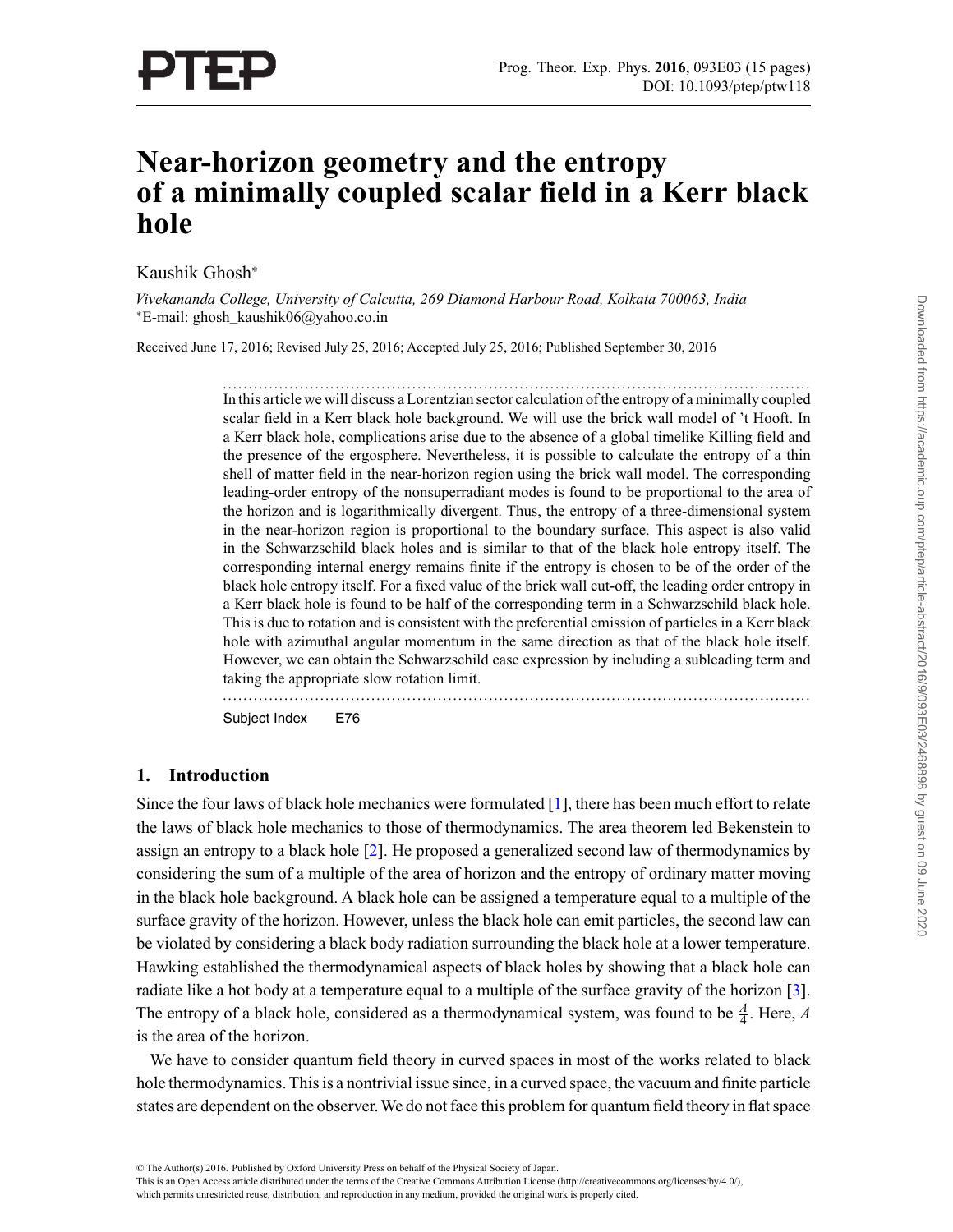due to Poincaré invariance. However, even in flat space, a uniformly accelerated observer detects a thermal spectrum when the field is in the Minkowski vacuum [\[4,5](#page-13-0)]. The temperature is dependent on the proper acceleration of the observer. A corresponding situation arises in a Schwarzschild black hole for a static observer outside the event horizon. The temperature is the same as that of the black hole if the static observer is at a large distance from the horizon. The corresponding vacuum is the Hartle–Hawking vacuum [\[6](#page-13-0)]. G. 't Hooft proposed a model to calculate the entropy of a scalar field in a Schwarzschild black hole in thermal equilibrium with the black hole [\[7](#page-13-0)]. He used the Wentzel– Kramers–Brillouin (WKB) approximation to count the states. We can define a thermal equilibrium between a black hole and a black body radiation surrounding the black hole at the same temperature as that of the black hole. The amount of radiation absorbed and emitted by the black hole is the same. This is an unstable equilibrium due to the negative specific heat of the black hole, which is characteristic of self-gravitating systems [\[8](#page-13-0)]. This is discussed for a few systems in Ref. [\[3\]](#page-13-0). A small perturbation in the background can give rise to a runaway situation. Divergences appear when we try to calculate the entropy of the scalar field [\[7](#page-13-0)]. This is associated with the continuous energy spectrum and unboundedness of the angular quantum numbers of the scalar wave equation. To regulate the divergence, 't Hooft proposed a boundary condition on the scalar field near the horizon. He assumed the scalar field to be vanishing at a small distance away from the horizon. This radial parameter is known as the brick wall cut-off parameter. This boundary condition is a good model since in thermodynamic equilibrium there is no net interchange of particles between the black hole and the surrounding matter. The boundary condition is similar to a perfectly reflecting mirror. An observer associated with the horizon detects no particle [\[6](#page-13-0)] and the brick wall boundary condition is reasonable in this respect. We can easily construct solutions of the scalar wave equation that vanish at the brick wall [\[9\]](#page-13-0). These are similar to the solutions having zero Cauchy data on the horizon and are considered in Hawking radiation. This will be discussed for the massless field in Sect. 2.

The brick wall boundary condition was also discussed in detail by 't Hooft [\[7\]](#page-13-0). TheWKB quantization rule together with the brick wall boundary condition introduce the brick wall cut-off parameter as a regularizing parameter on the otherwise continuous energy spectrum of the scalar field wave equation. This is an advantage of the brick wall model where a mathematical cut-off can be directly expressed in terms of a physically relevant parameter. The expression of entropy obtained by 't Hooft is linearly divergent in the brick wall cut-off parameter. However, the metric component *grr* has a simple pole at the horizon. The WKB quantization rule indicates that the divergence is expected to be logarithmic. In a Schwarzschild black hole, we can also use the blueshift factor together with the form of the proper distance in the near-horizon region to understand this logarithmic divergence. This is also evident from the nature of the solutions in the near-horizon region and will be discussed in the later sections. A logarithmically divergent expression for the scalar field entropy in the Bañados–Teitelboim–Zanelli black hole is obtained in [\[10\]](#page-13-0) using a different method. Similar behavior is obtained in the optical metric approach [\[11](#page-13-0)].

In a series of recently published articles  $[12-14]$ , we have shown that an improved counting of the scalar field states leads to a logarithmically divergent expression for the scalar field entropy. We have found that the WKB approximation is particularly suitable for the scalar field solutions that are stationary in the near-horizon region, and again at a large distance away from the horizon. This approximately corresponds to a thin shell of scalar field confined in the near-horizon region due to the large width of the intermediate potential barrier [\[15](#page-13-0)]. We will find that the thickness of the thin shell takes care of the unbounded nature of the allowed angular quantum numbers. The divergences can be removed by considering the stress tensor, which is well behaved when the field is in a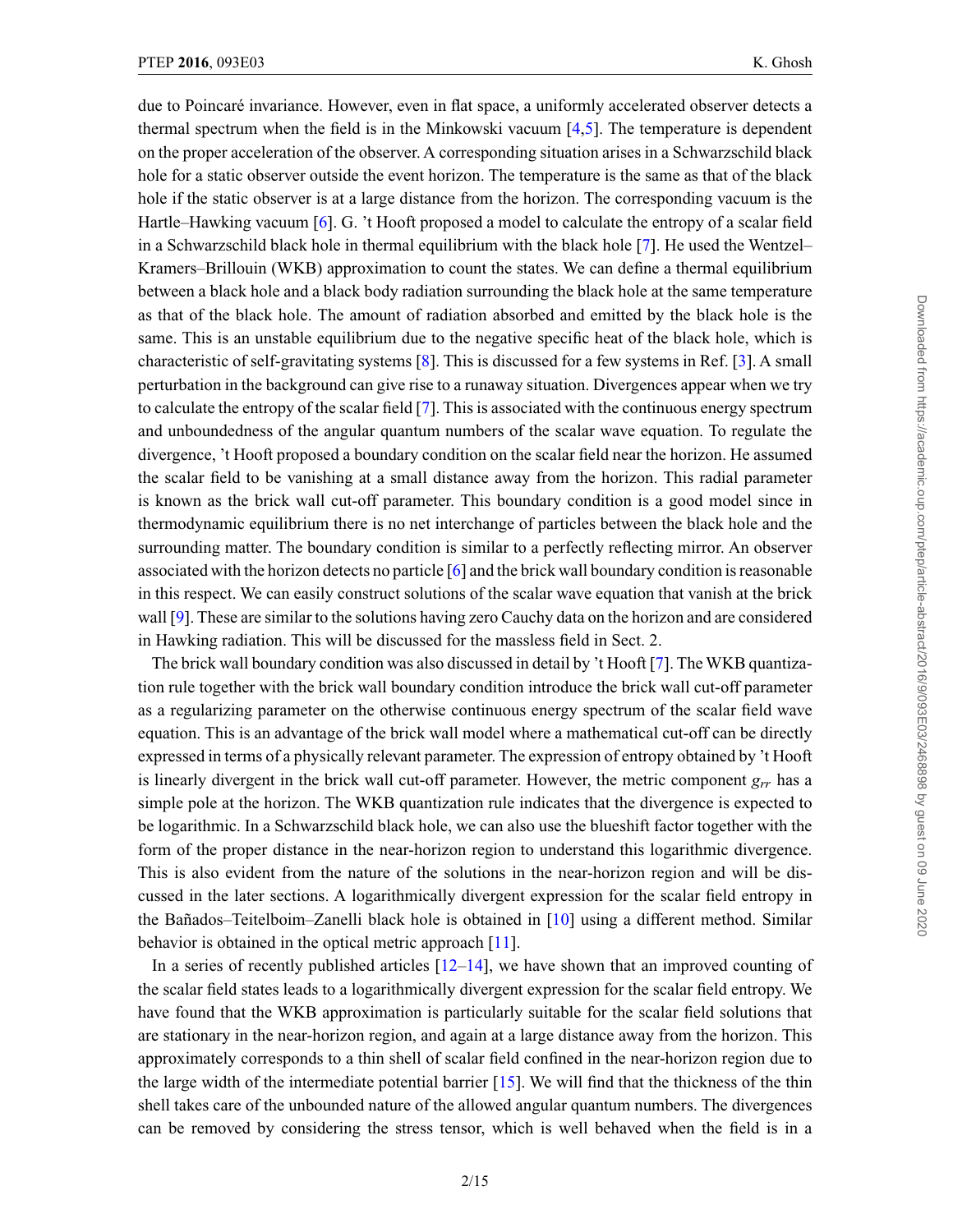Hartle–Hawking vacuum [\[16\]](#page-13-0). 't Hooft removed the divergence by equating the scalar field entropy to the black hole entropy. When we do so, the internal energy is found to be finite and the brick wall is almost coincident with the horizon [\[12](#page-13-0)]. This is unlike the case in [\[7](#page-13-0)], where the brick wall cut-off is of the order of the Planck length. The most interesting point to note is that the entropy of the thin shell does not contain a term proportional to the volume. Instead, we have the leadingorder term proportional to the area of the horizon. Another interesting aspect of our work is that the proper distance thickness of the thin shell together with the brick wall cut-off parameter behave like a scale parameter similar to the Plack length in the gravitational entropy. Thus, the degrees of freedom of a three-dimensional thin shell are related to the boundary surface area. This is similar to the gravitational entropy of the black hole itself.

A few authors have used the brick wall model of 't Hooft to calculate the scalar field entropy for various purposes; the relevant references will be given in Sect. 3. A more complete set of references can be found in  $[12,17]$ . The present article is also significant in this respect. The scalar field entropy can be calculated from the Euclidean sector of the black hole  $[6,17-22]$ . One again considers the near-horizon region with boundary conditions similar to those considered by us. The scalar field entropy is again proportional to the horizon surface area. However, the scalar field entropy contains an undetermined parameter. This parameter can be fixed by comparing with the Lorentzian sector expression. Thus the logarithmically divergent expression of the Lorentzian sector entropy makes the Euclidean sector expressions only logarithmically divergent compared to the quadratically and quartically divergent expressions obtained earlier. These discussions are given in detail in [\[12](#page-13-0)].

In the present article we will consider the entropy of a minimally coupled scalar field in a Kerr black hole. We will consider again a thin shell of scalar field confined in the near horizon region. We are considering scalar field modes that are stationary in the near-horizon region and again at a far distance from the horizon. The amplitude at asymptotic infinity is negligible. A Kerr black hole is stationary and only axisymmetric. There does not exist a global timelike Killing vector field. The metric component *grr* has a simple pole at the outer horizon. Thus the brick wall model is expected to give a logarithmically divergent expression. This appears to be true, and the scalar field entropy is again proportional to the surface area of the horizon. The time translation generator  $(\frac{\partial}{\partial t})^a$  is a Killing field, but unlike the Schwarzschild case it is not globally timelike. This Killing field becomes spacelike within the ergosphere, which is lying in the near-horizon region surrounding the black hole. The other Killing field  $(\frac{\partial}{\partial \phi})^a$  is spacelike everywhere. Here, we have used the notation of Wald [\[8\]](#page-13-0). Since we are considering an observer at a large distance from the horizon, we can use the Killing field  $(\frac{\partial}{\partial t})^a$  to define energy with respect to that observer. The solutions are taken to be stationary with respect to  $t$ ,  $\phi$ . In a Kerr black hole we have two sectors of solutions. The first sector contains the superradiant modes [\[23,24](#page-13-0)] and the second sector consists of the ordinary solutions. The argument in the exponential of the partition function becomes negative for a superradiant mode [\[3\]](#page-13-0). The superradiant modes give stimulated radiation. Their contribution to the thermal radiation and hence to the corresponding entropy is not very significant. The contribution of the ordinary modes is similar to the Schwarzschild black hole. The corresponding leading-order entropy is proportional to the area of the event horizon and is logarithmically divergent in the brick wall cut-off parameter. Although the Killing vector  $(\frac{\partial}{\partial t})^a$  is not timelike inside the ergosphere, the ergosphere vanishes at the polar axis. The Killing vector  $(\frac{\partial}{\partial t})^a$  remains timelike along the polar axis and is null on the horizon at  $\theta = 0, \pi$ . Thus we can consider a timelike geodesic starting at a suitable position at a large distance away from the horizon and intersecting the horizon at  $\theta = 0$  or  $\pi$  without ever entering the ergosphere. We can now apply the blueshift argument to understand the logarithmic divergence.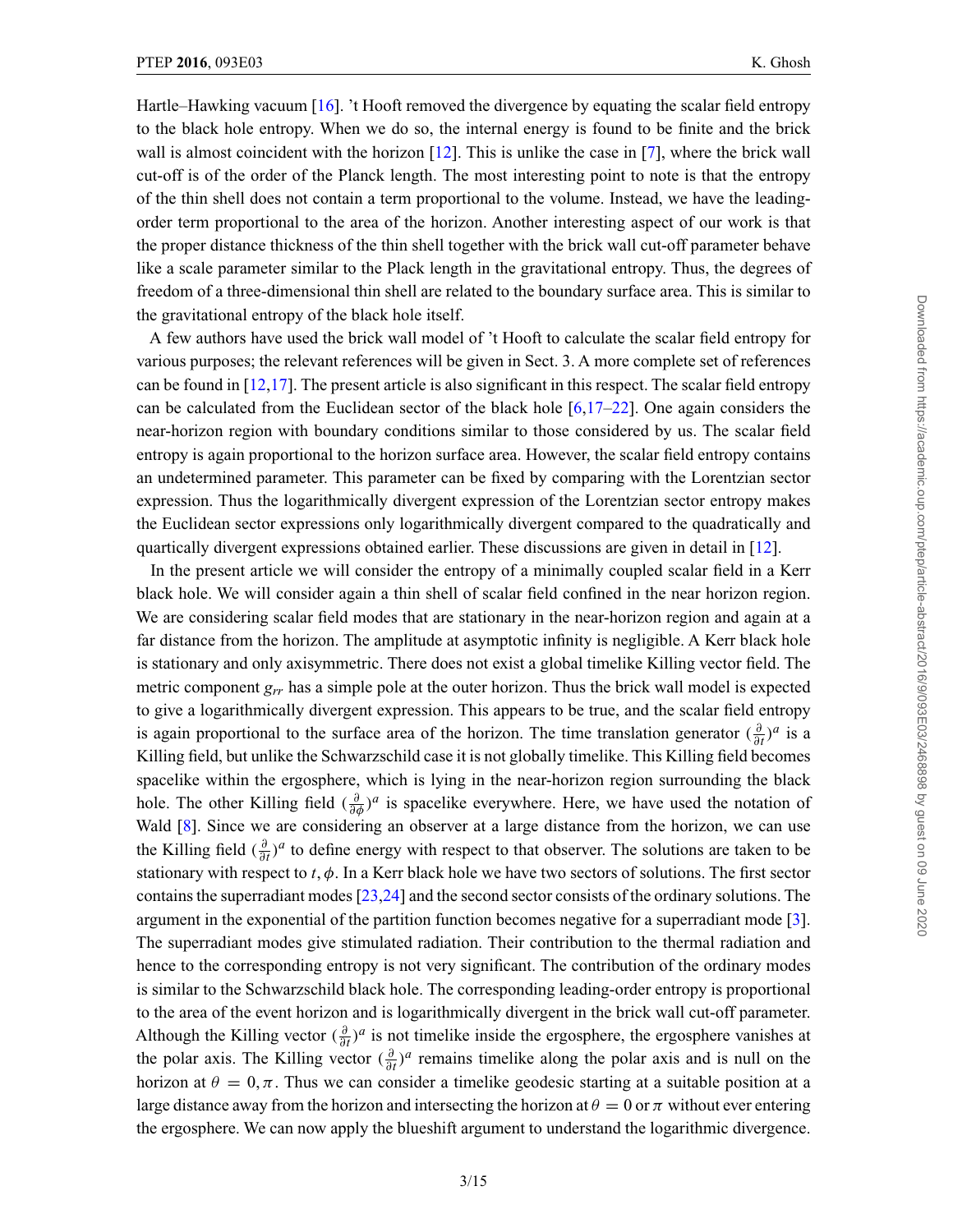There is an important but expected difference between the scalar field entropies in the Kerr black holes and the Schwarzschild black holes. For a fixed value of the brick wall cut-off, the leading-order entropy of a thin shell of scalar field confined in the near-horizon region in a Kerr black hole is half of the corresponding expression for the Schwarzschild case. This is expected due the preferential emission of particles in the Kerr black holes with azimuthal angular momentum in the same direction as that of the black hole itself. The thin shell in thermal equilibrium preferentially contains particles with azimuthal angular momentum in the same direction as that of the black hole. This is consistent with the frame dragging effect in the near-horizon region. However, we can obtain the Schwarzschild case expression by including a subleading term and taking the appropriate slow rotation limit. This is discussed in detail in Sect. 2. Another important point to note is that the proper radial thickness of the thin shell is dependent on the polar angle, although the radial coordinate thickness and the entropy is independent of the polar angle. We will discuss these issues in Sect. 2.

The Lorentzian sector calculation of the scalar field entropy in the Kerr black holes is more significant since the corresponding Euclidean sector literature is not well formulated [\[20,21](#page-13-0)]. The expressions obtained in this article are significant in the context of entanglement entropy and the holographic principles. We will discuss these aspects and the significance of the results obtained in this article in Sect. 3.

### **2. Entropy of a thin shell of scalar field in the Kerr black holes**

In this section we will calculate the entropy of a minimally coupled scalar field in a Kerr black hole. We will discuss the case of a massless field, but the results can easily be extended for the massive case [\[14](#page-13-0)]. We will follow the method discussed in [\[12,13](#page-13-0)] and consider a thin shell of scalar field surrounding the horizon.

The spacetime metric of a Kerr black hole is given by the following expression:

$$
ds^{2} = -\frac{\Delta}{\rho^{2}}[dt - a(\sin^{2}\theta)d\phi]^{2} + \frac{\sin^{2}\theta}{\rho^{2}}[(r^{2} + a^{2})d\phi - a dt]^{2} + \frac{\rho^{2}}{\Delta}dr^{2} + \rho^{2}d\theta^{2},
$$
 (1)

where

$$
\rho^2 = r^2 + a^2 \cos^2 \theta, \quad \Delta = r^2 - 2Mr + a^2. \tag{2}
$$

Here, *M* is the mass and *a* is the angular momentum per unit mass of the black hole.

The mass and angular momentum are defined with respect to an asymptotic observer. The position of the horizons are given by the zeros of  $\Delta$ . There are two horizons, which are given by the following expressions:

$$
r_{\pm} = M \pm \sqrt{M^2 - a^2}.\tag{3}
$$

The event horizon is at  $r = r_+$ .

It is obvious from the line element that the metric is not static but is only stationary and axisymmetric. There are two Killing vectors:  $(\frac{\partial}{\partial t})^a$  and  $(\frac{\partial}{\partial \phi})^a$ . In terms of the metric in Eq. (1), they can be expressed as  $\xi_t = (1, 0, 0, 0)$  and  $\xi_{\phi} = (0, 0, 0, 1)$ , respectively. The Killing field  $(\frac{\partial}{\partial t})^a$  is timelike for large values of *r* but becomes spacelike within the ergosphere, whose position is given by  $r_+ \le r \le M + \sqrt{(M^2 - a^2 \cos^2 \theta)}$  and is situated in the near-horizon region. This indicates that we can expand the solutions of the scalar field wave equation in terms of the eigenfunctions of the Downloaded from https://academic.oup.com/ptep/article-abstract/2016/9/093E03/2468898 by guest on 09 June 2020 Downloaded from https://academic.oup.com/ptep/article-abstract/2016/9/093E03/2468898 by guest on 09 June 2020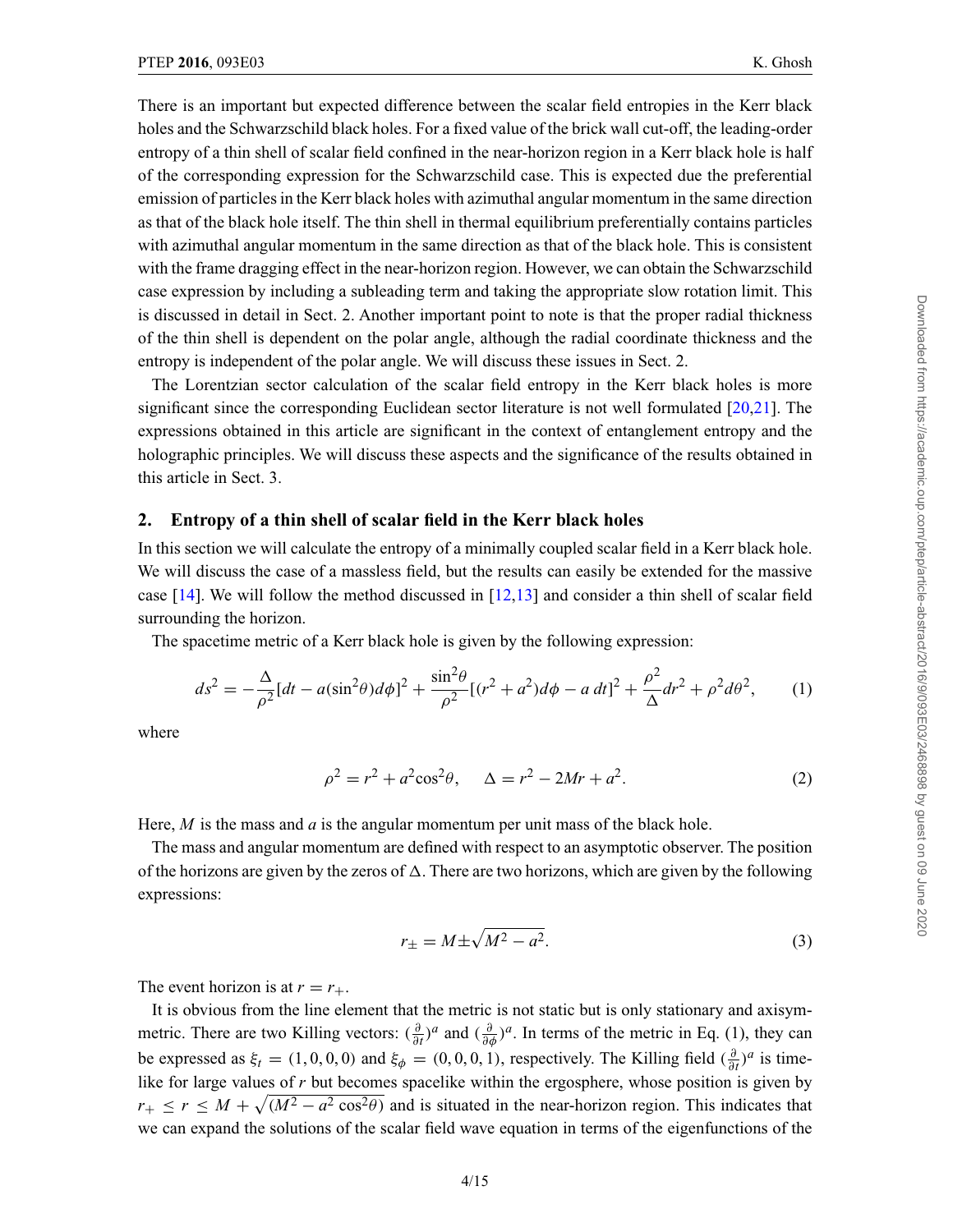Killing vector fields. The eigenvalues of the Killing field  $(\frac{\partial}{\partial t})^a$  can be interpreted as energy at a distance far away from the horizon.

The wave equation of a minimally coupled massless scalar field in a curved space is given by the following expression:

$$
(-g)^{-\frac{1}{2}}\partial_{\mu} [(-g)^{\frac{1}{2}} g^{\mu\nu} \partial_{\nu} \psi] = 0.
$$
 (4)

The wave equation is separable. As discussed above, we can take the basis function to be of the following form [\[15](#page-13-0)]:

$$
f(l,m,p|x) = N(p)(r^2 + a^2)^{-1/2} R_{lm}(p,a|r) S_{lm}(aE|\cos\theta)e^{im\phi}e^{-iEt}.
$$
 (5)

Here,  $N(p)$  is a normalization constant,  $p = E - m\Omega_H$ , and  $\Omega_H = \frac{a}{r_+^2 + a^2}$  is the angular velocity of the event horizon.  $E$  is the energy measured by the asymptotic observer.  $S_{lm}$  is a spheroidal harmonic satisfying the following equation:

$$
\left[\frac{d}{d\xi}(1-\xi^2)\frac{d}{d\xi} - \frac{m^2}{1-\xi^2} + 2maE - (aE)^2(1-\xi^2) + \eta_{lm}(aE)\right]S_{lm}(aE|\xi) = 0.
$$
 (6)

The solutions can be expressed in terms of the oblate spheroidal harmonics [\[25\]](#page-13-0) provided we set:

$$
\eta_{lm}(aE) = (aE)^2 - 2maE + \lambda_{lm}(aE). \tag{7}
$$

Here,  $l = 0, 1, 2, \ldots$  and  $m = -l, -l+1, \ldots, l-1, l$ . The eigenvalues  $\lambda_{lm}(aE)$  depend in a nontrivial way on *l*, *m*, and *aE*, and are given by the following expression:

$$
\lambda_{lm}(aE) = \sum_{k=0}^{\infty} (-1)^k n_{2k} (aE)^{2k}.
$$
 (8)

Here, the sum is over  $k = 0, 1, 2, \ldots$  In the following, we will only need the leading-order terms in *l*. These are given by

$$
n_0 = l(l+1); \quad n_2 = \frac{1}{2} \left[ 1 - \frac{(2m-1)(2m+1)}{(2l-1)(2l+3)} \right].
$$
\n(9)

The radial equation for  $R_{lm}(p, a|r)$  is given by:

$$
\left[\frac{d^2}{dr^{*2}} - V_{lm}(E, a|r)\right]R_{lm}(p, a|r) = 0.
$$
\n(10)

In the following, we will be considering the near-horizon region of a macroscopic black hole and scalar waves with high values of *l*. In this limit, the function  $V_{lm}$  is given by the following expression:

$$
V_{lm}(E, a|r) = -(E - m\frac{a}{r^2 + a^2})^2 + \eta_{lm}(aE)\frac{\Delta}{(r^2 + a^2)^2}.
$$
 (11)

One can look at [\[12,15](#page-13-0)] for the details. Here, *r*<sup>∗</sup> is the Regge–Wheeler tortoise coordinates in the equatorial plane and is given by the following expression:

$$
r^* = r + \frac{2M}{r_+ - r_-} \left( r_+ \ln \left\{ \frac{r - r_+}{r_+} \right\} - r_- \ln \left\{ \frac{r - r_-}{r_-} \right\} \right).
$$
 (12)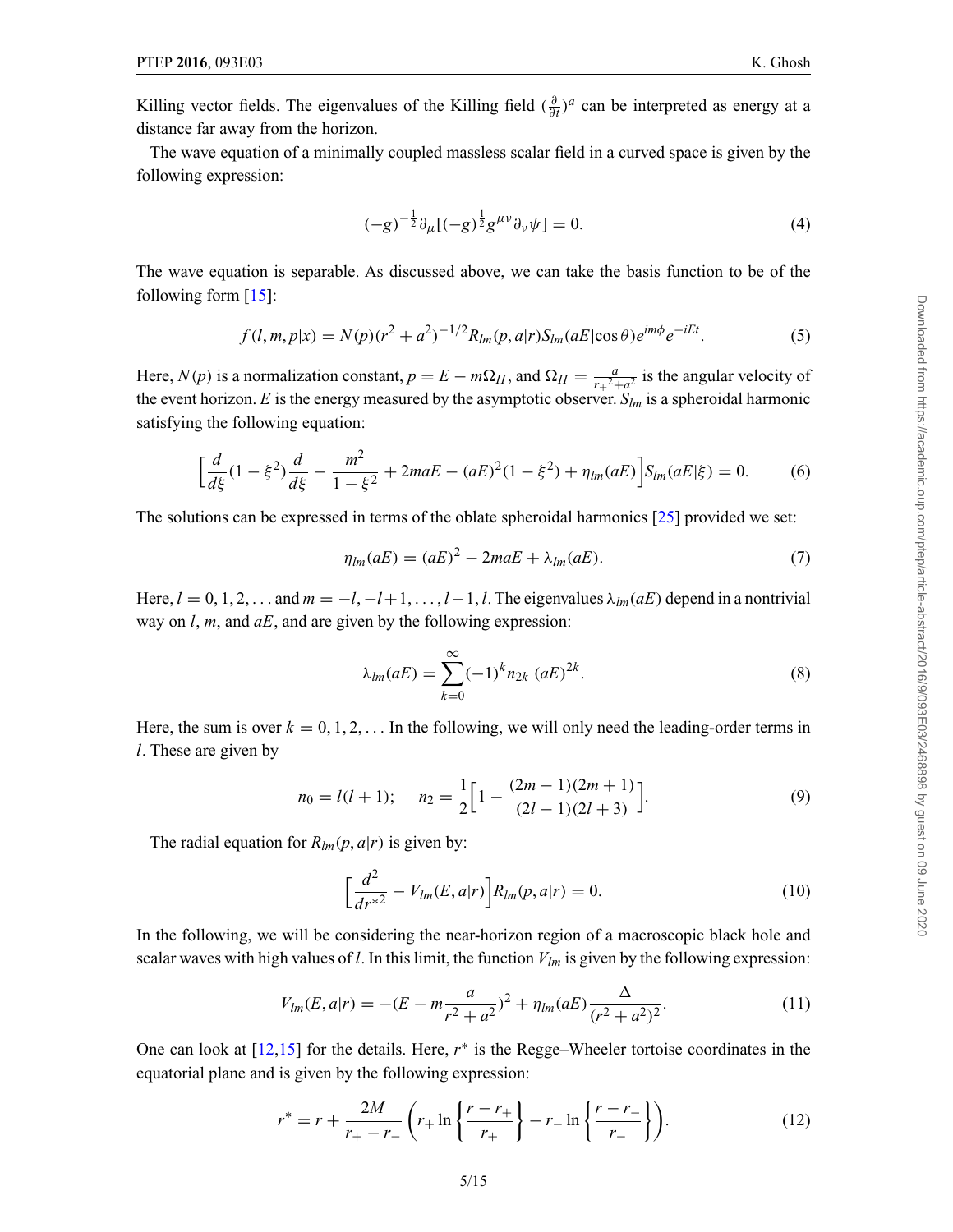The functions *V<sub>lm</sub>* take the values  $-(E - m\Omega_H)^2$  in the limit  $r \to r_+$  and  $-E^2$  in the limit  $r \to \infty$ . This acts as a potential barrier in the intermediate region. We find that we can construct solutions of the form  $sin[pr^* - \delta(p)]$  with

$$
p = E - m\Omega_H. \tag{13}
$$

These solutions can be made to vanish at the brick wall in the near-horizon region with an appropriate choice of  $\delta(p)$ .

Without any boundary conditions, *E* has a continuous spectrum starting from zero and *l* takes all positive integral values starting from zero. This leads to divergences when we try to evaluate the free energy and the entropy. As mentioned in Sect. 1, when the scalar field is in thermal equilibrium with the black hole we can use the brick wall model condition to evaluate the scalar field entropy. In the near-horizon region, the radial wave function takes the following form:

$$
R_{lm}(p,a|r) \sim \exp\left[i\int k(r)dr\right] = \exp\left[i\int K(r^*)dr^*\right].
$$
 (14)

Here, the *r*-dependent radial wave vector is given by the following expression:

$$
k(r) = \left(\frac{r^2 + a^2}{\Delta}\right) \left\{ \left(E - m \frac{a}{r^2 + a^2}\right)^2 - \eta_{lm}(aE) \frac{\Delta}{(r^2 + a^2)^2} \right\}^{\frac{1}{2}}.
$$
 (15)

This indicates that we can use theWKB approximation to the wave equation.We found earlier [\[12,13](#page-13-0)] that in spherical polar coordinates the WKB approximation is suitable for a thin shell of scalar field. Since the near-horizon region gives us interesting physics, we proceed to evaluate the entropy of a thin shell of scalar field confined in the near-horizon region. We impose the brick wall boundary condition:

$$
\psi = 0, \quad \text{for} \quad r \le r_+ + h. \tag{16}
$$

Thus, we can consider the scalar field to be confined in a half-infinite potential well in the nearhorizon region. To implement the thin shell boundary condition, we consider solutions that vanish at the brick wall and are stationary up to a certain value *d* of the radial coordinate. We then apply the WKB quantization rule. The brick wall boundary condition can be implemented by using a linear combination of  $R_{lm}$  and its complex conjugate. We have the following condition:

$$
h \ll d \ll r_+.\tag{17}
$$

We note that we can replace the brick wall boundary condition by a finite value. We can consider a steeply but smoothly rising potential in place of the brick wall. The WKB quantization rule obtained from the smooth matching condition will reproduce the same expressions for the thermal variables considered below. We keep the brick wall boundary condition because there exist solutions that vanish at the horizon [\[9](#page-13-0)], and due to the reasons mentioned in the introduction. In the above, *h*, *d* are coordinate variables and we will replace them by the corresponding proper distances. We have to be careful since the proper radial distance depends on the polar angle  $\theta$ . The corresponding solutions are again stationary at a large value of the radial coordinate. Details of the WKB approximation for the Schwarzschild black hole are discussed in [\[12](#page-13-0)].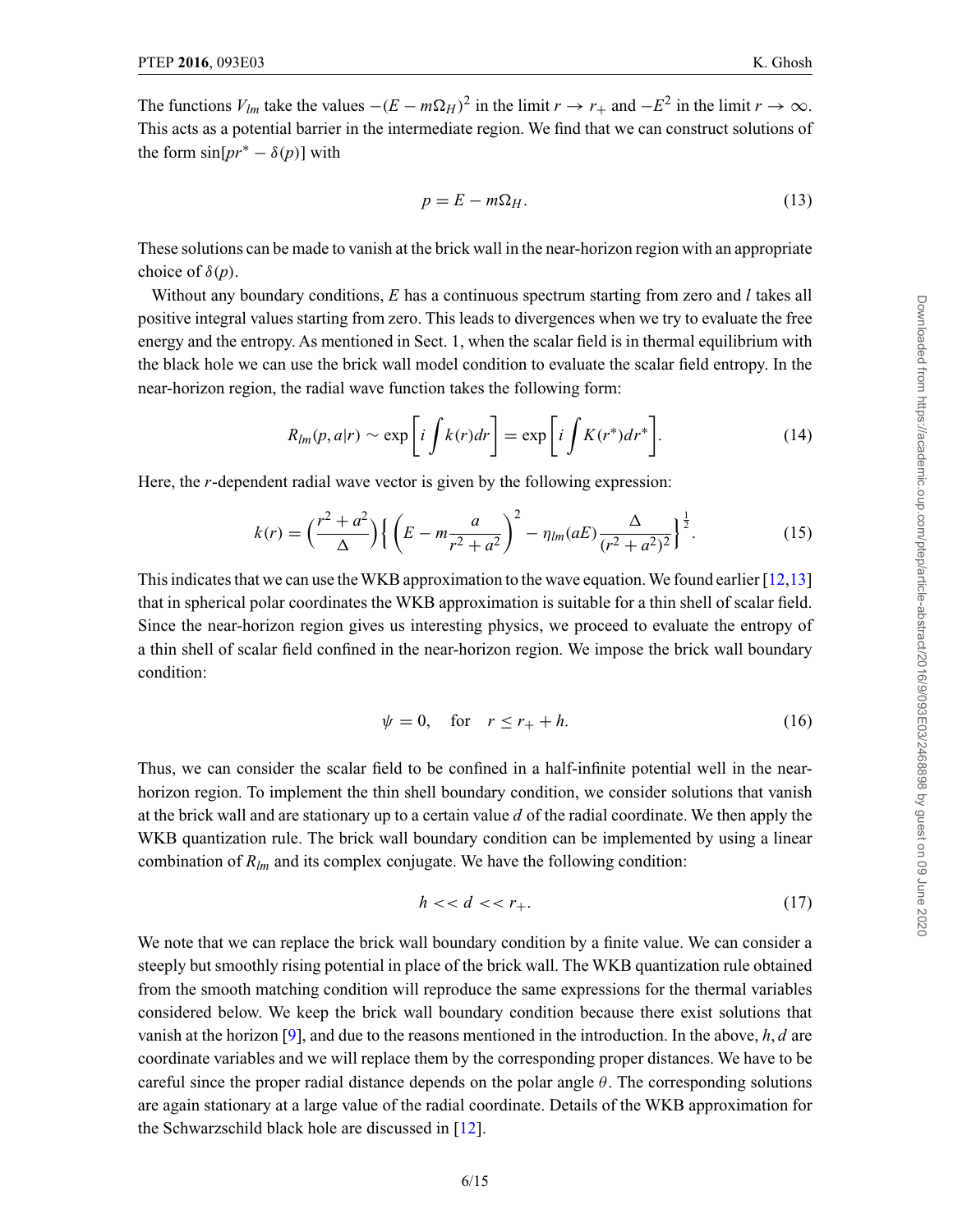$$
\pi n_d = \int_{r_+ + h}^{r_+ + d} dr \, k(r, l, E). \tag{18}
$$

To evaluate  $n_d$ , we have to ensure that the wave number is real throughout the range of the radial integral for each value of *E*, *l*, *m* present in its argument. This imposes constraints on the allowed values of *l*. In the Schwarzschild case *k*(*r*) is independent of the azimuthal quantum number *m* and we have the following expression for  $k(r)$ :

$$
k_{\text{SCH}}(r) = \frac{1}{V(r)} \sqrt{E^2 - \frac{V(r)}{r^2} l(l+1)} \, ; \quad K_{\text{SCH}}(r^*) = \sqrt{E^2 - \frac{V(r)}{r^2} l(l+1)} \, . \tag{19}
$$

Here,  $V(r)$  is the metric function of the Schwarzschild black hole. The reality of  $k(r)$  gives the following upper limit on the allowed values of *l* [\[12,13\]](#page-13-0):

$$
L(L+1) = \frac{E^2(2M+d+h)^3}{d+h} \approx \frac{8E^2M^3}{d}.
$$
 (20)

In the present case, we have the following expression of  $k(r)$  in the near-horizon region:

$$
k(r) = \left(\frac{r^2 + a^2}{\Delta}\right) \left\{p^2 - \eta_{lm}(aE)\frac{\Delta}{(r^2 + a^2)^2}\right\}^{\frac{1}{2}}.
$$
 (21)

Here, *p* is given by Eq. (13). The *r*-dependent term in the second parentheses is zero at the horizon and is a monotonically increasing function of *r* near the horizon. Thus, we determine the maximum allowed value of *l* by making  $k(r) = 0$  at  $r = d$  for a fixed p. This ensures that  $k(r)$  remains real in the intermediate region  $(r_{+} + h) \le r \le (r_{+} + d)$  for all *l* less than the maximum value of *l* with a given *p*. The actual solutions, vanishing at the brick wall, are sinusoidal functions of*r*<sup>∗</sup> obtained from a linear combination of *Rlm* and its complex conjugate, with *E* determined from Eqs. (15) and (18).

In general it is difficult to determine the allowed values of  $l$  for a given  $p$ . We will use a few approximations which are appropriate for the WKB approximation in the near-horizon region. Since the WKB approximation holds for high values of the quantum numbers, we can consider leadingorder terms in *l*, *m*. It is obvious that very near the horizon,  $\Delta \approx 0$ . In this case we can neglect the *r*-dependent term in Eq. (21) and the allowed values of *l* become free. It can be found easily that with a finite value of *E*, we can neglect terms with  $k > 2$  in Eq. (8) [\[25](#page-13-0)]. On the other hand, high values of *E* are exponentially suppressed when we evaluate the partition function. We will consider the maximum possible value of  $\eta_{lm}(aE)$  for a given large value of *l*, and this leads us to take  $n_2 = 0$ in Eq. (8). We now have the following expression for  $k(r)$ :

$$
k(r) = \left(\frac{r_+^2 + a^2}{\Delta(r)}\right) \left[p^2 - \frac{\Delta(r)\Omega_H^2}{a^2} \left\{l(l+1) - 2ma(p + m\Omega_H) + a^2(p + m\Omega_H)^2\right\}\right]^{\frac{1}{2}}.
$$
 (22)

Here we have taken  $\Omega(r) = \Omega_H$ . We want to consider the maximum value of the second term in the third parentheses with a given value of *p* for  $(r_{+} + h) \le r \le (r_{+} + d)$ . As mentioned above, the *r*-dependent term is maximum at  $(r_{+} + d)$ . Since  $a\Omega_H < \frac{1}{2}$  for a non-extreme black hole, it is appropriate to take  $m = -l$  in the above expression and keep p fixed by choosing an appropriate E. However, we will consider the leading-order terms in *l* and we have the following constraint on the allowed values of *l*:

$$
L^2 \le \frac{a^2 p^2}{\alpha \Delta(d) \Omega_H^2},\tag{23}
$$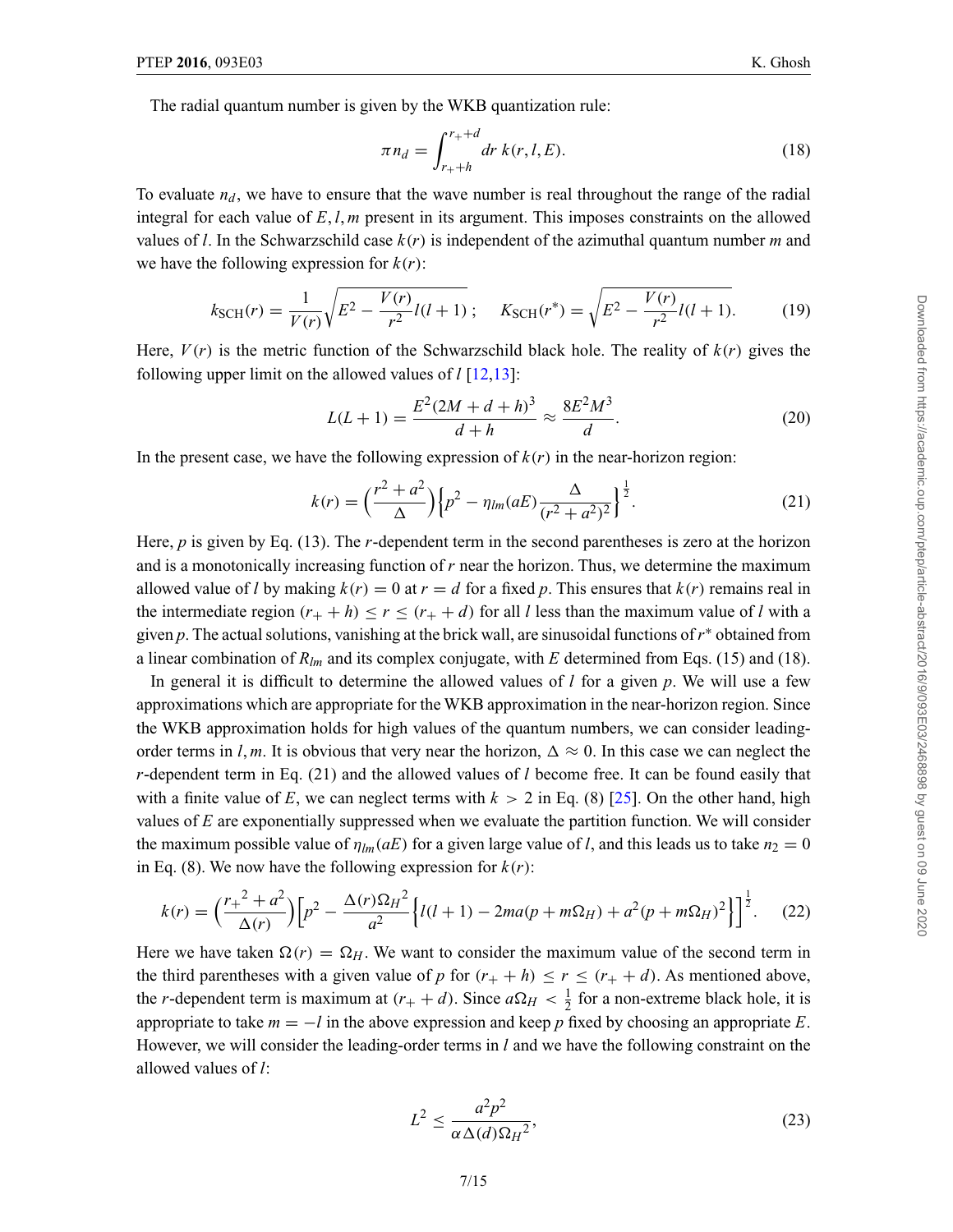where

$$
\alpha = [1 - (a\Omega_H)]^2. \tag{24}
$$

For a Kerr black hole,  $M \ge a$ ,  $a\Omega_H \le \frac{1}{2}$ , and the right-hand side is never zero. Thus, compared to the Schwarzschild black holes the effect of rotation is to introduce the factor  $\alpha$  in the leading-order maximum allowed values of *l*. We will find the situation to be different when we calculate the scalar field entropy.

We now turn to the entropy calculation. We will follow the method developed in [\[7,12\]](#page-13-0). The stationarity spread of  $\psi$  increases with the radial quantum number *n*. For the present purpose we consider the maximum value of *n* given by Eq. (18), multiply it by the corresponding angular degeneracy factor, and integrate over *m*, *l*, *r*, and *E* respectively to obtain the free energy. This amounts to taking the same degeneracy factor for all the lower values of  $n < n_d$ . This method gives a good estimate of the entropy. This is evident from the nature of the near-horizon solutions and the final expression of the entropy. The details of the method are given in [\[12\]](#page-13-0). Note that *n* increases with *d* while  $L^2$  varies as  $\frac{p^2}{\Delta(d)}$ . The radial parameter *d* may be taken as the thickness of a thin shell in the near-horizon region. We will fix the value of *d* later. The free energy is given by the following expression:

$$
\pi \beta F = -\int_0^\infty \frac{\beta \, dE}{\left[\exp\{\beta (E - m\Omega_H)\} - 1\right]} \int_{r_+ + h}^{r_+ + d} dr \left(\frac{r_+^2 + a^2}{\Delta(r)}\right) \int_0^L dl \int_{-l}^{+l} dm \left\{ (E - m\Omega_H)^2 - \eta_{lm}(aE) \frac{\Delta(r)}{(r_+^2 + a^2)^2} \right\}^{\frac{1}{2}}. (25)
$$

As usual for the Kerr black holes, we have superradiant modes corresponding to  $p = (E - m\Omega_H) < 0$ . Thus in the above integral we replace *E* by *p* with the range of the *p*-integral from some large negative value to a high positive value of *p*. One should check that the constraint given by Eq. (23) is still consistent. We thus have

$$
\pi \beta F = -\int_{-P_0}^{\infty} \frac{\beta \, dp}{\left[\exp\{\beta p\} - 1\right]}
$$

$$
\int_{r_+ + h}^{r_+ + d} dr \left(\frac{r_+^2 + a^2}{\Delta(r)}\right) \int_0^L dl \int_{-l}^{+l} dm \left\{p^2 - \eta_{lm}(p) \frac{\Delta(r)}{(r_+^2 + a^2)^2}\right\}^{\frac{1}{2}}.
$$
(26)

Note that the Jacobian for the  $(E, m) \rightarrow (p, m)$  transformation is 1. We will discuss the superradiant modes and the lower limit later.We now concentrate on the *m*-integral.We consider only the quadratic terms in *m* in the radical. This holds good even for*l* ∼ 10. The *m*-integral then reduces to the following expression:

$$
\int_{-l}^{+l} dm \sqrt{A^2 m^2 + B^2} = l \sqrt{A^2 l^2 + B^2} + \frac{B^2}{2A} \ln \left| \frac{\sqrt{A^2 l^2 + B^2} + Al}{\sqrt{A^2 l^2 + B^2} - Al} \right|, B^2 \ge 0
$$
  
=  $l \sqrt{A^2 l^2 - B'^2} - \frac{B'^2}{2A} \ln \left| \frac{\sqrt{A^2 l^2 - B'^2} + Al}{\sqrt{A^2 l^2 - B'^2} - Al} \right|, B^2 < 0.$  (27)

Here,  $A^2 = a\Omega_H(2 - a\Omega_H)\frac{\Delta\Omega_H^2}{a^2}$  and  $B^2 = -B'^2 = p^2 - \frac{\Delta\Omega_H^2}{a^2}l^2$ . Note that with *L* given by Eq. (23),  $B^2$  can be negative. We first consider the  $a \to 0$  Schwarzschild limit. In this case,  $\alpha$  in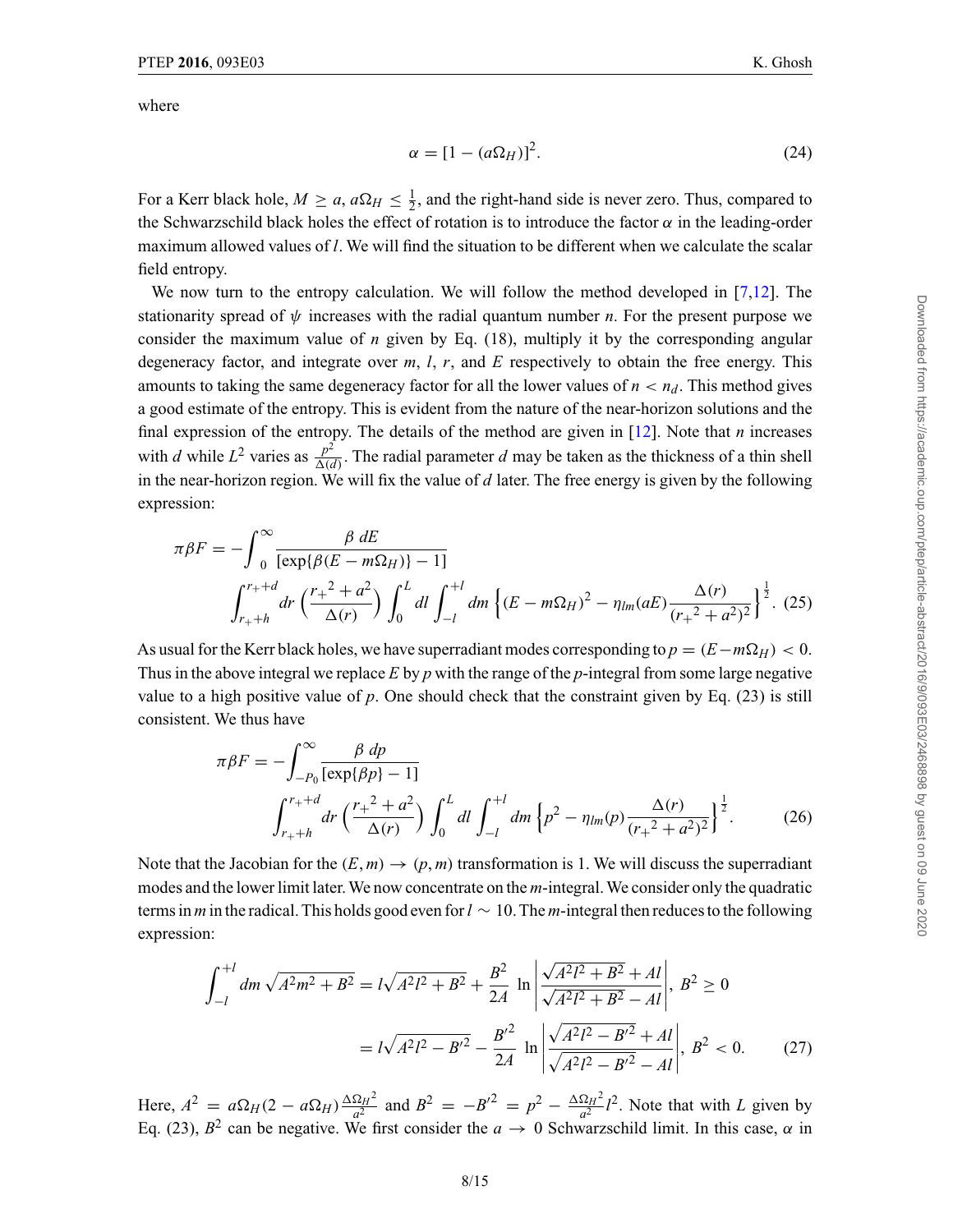Eq. (24) can be taken to be one and  $B^2$  can be taken to be positive. The right-hand side then reduces to the Schwarzschild case expression  $2l\sqrt{E^2 - \frac{V(r)}{r^2}l^2}$ , and the corresponding entropy will give the Schwarzschild case expression.

We now consider the Kerr black holes with finite *a*. It is evident from Eq. (25) that the contribution of particles with negative values of the azimuthal quantum is exponentially small compared to that for particles with positive values of the same.We should also consider the small value of the Hawking temperature for a macroscopic black hole. This makes the contribution of the negative values of *m* negligible for a positive value of  $\Omega_H$ . This is consistent with the classical frame dragging in the near-horizon region. In the quantum case, the thin shell confined in the near-horizon region and in thermal equilibrium with the black hole preferentially contains particles whose azimuthal angular momentum is in the same direction as that of the horizon. This aspect is apparently lost in Eq. (26), where everything is expressed in terms of the parameter *p*. However, it is evident from Eq. (27) that the *m*-integral leads to the following expression in the leading order:

$$
I(L) = \int_0^L l \, dl \sqrt{p^2 - \frac{\alpha \Delta(r) \Omega_H^2}{a^2} l^2}.
$$
 (28)

It is useful to note that the radicals in Eq. (27) are small compared to *l* for high values of *l*. When we compare this expression with the Schwarzschild case, we find that the factor  $(2l + 1)$  is replaced by *l*. Thus, the final expression of the entropy will be half of the corresponding expression in a Schwarzschild black hole. This is consistent with the preferential emission of scalar particles with positive azimuthal quantum number. Note that the lower limit of the *l*-integral is taken to be zero. Lower-order terms neglected in Eq. (11) become important in this limit [\[15](#page-13-0)]. This will give a negligible contribution since the upper limit is too high.

We now break the energy integral into two parts. The first part corresponds to the ordinary modes and has  $p \ge 0$ . The second part contains the superradiant modes with  $p < 0$ . We first evaluate the free energy for the ordinary modes. The calculation remains similar to the Schwarzschild case with an additional half factor. We have the following expression for the free energy:

$$
\pi \beta F = -\int_0^\infty \frac{\beta \, dp}{\left[\exp\{\beta p\} - 1\right]}
$$

$$
\int_{r_+ + h}^{r_+ + d} dr \left(\frac{r_+^2 + a^2}{\Delta(r)}\right) \frac{1}{3} \left[p^3 - \left\{p^2 - \frac{s\alpha \Delta(r)\Omega_H^2}{a^2} L^2\right\}^{3/2}\right].
$$
(29)

Here, *s* is a parameter  $\leq 1$ . We can now do a binomial expansion in the radial integrand in terms of *s*. We will consider only the linear-order term in *s* since  $\Delta(r)$  is small in the near-horizon region. The higher-order terms for the Schwarzschild black holes are given by Eq. (35) of [\[12](#page-13-0)]. The trial solution given by Eq. (14) will satisfy Eq. (10) provided we can neglect the  $\frac{dK(r^*)}{dr^*}$  term. Note that the actual solutions are the sinusoidal functions discussed below Eq. (21). In the near-horizon region,  $\frac{dK(r^*)}{dr^*}$  is proportional to  $(1 - \frac{2M}{r})$  for the Schwarzschild black holes and we can neglect this term compared to *Vlm* given by Eq. (11). A similar aspect will remain valid for the Kerr black holes with  $(1 - \frac{2M}{r})$  replaced by  $\frac{\Delta(r)}{(r_+^2 + a^2)}$ . Thus, there is no additional constraint on the allowed values of *l* apart from Eq. (20), and we can put  $s = 1$  in the final expressions for both the Schwarzschild and Kerr black holes. This will change the numerical estimate for the brick wall cut-off given in [\[12\]](#page-13-0) by an insignificant amount. We had taken  $s = 10^{-2}$  in [\[12](#page-13-0)]. We will mention the corresponding values in Sect. 3. However, it is helpful to keep *s* as an expansion parameter in the intermediate steps. This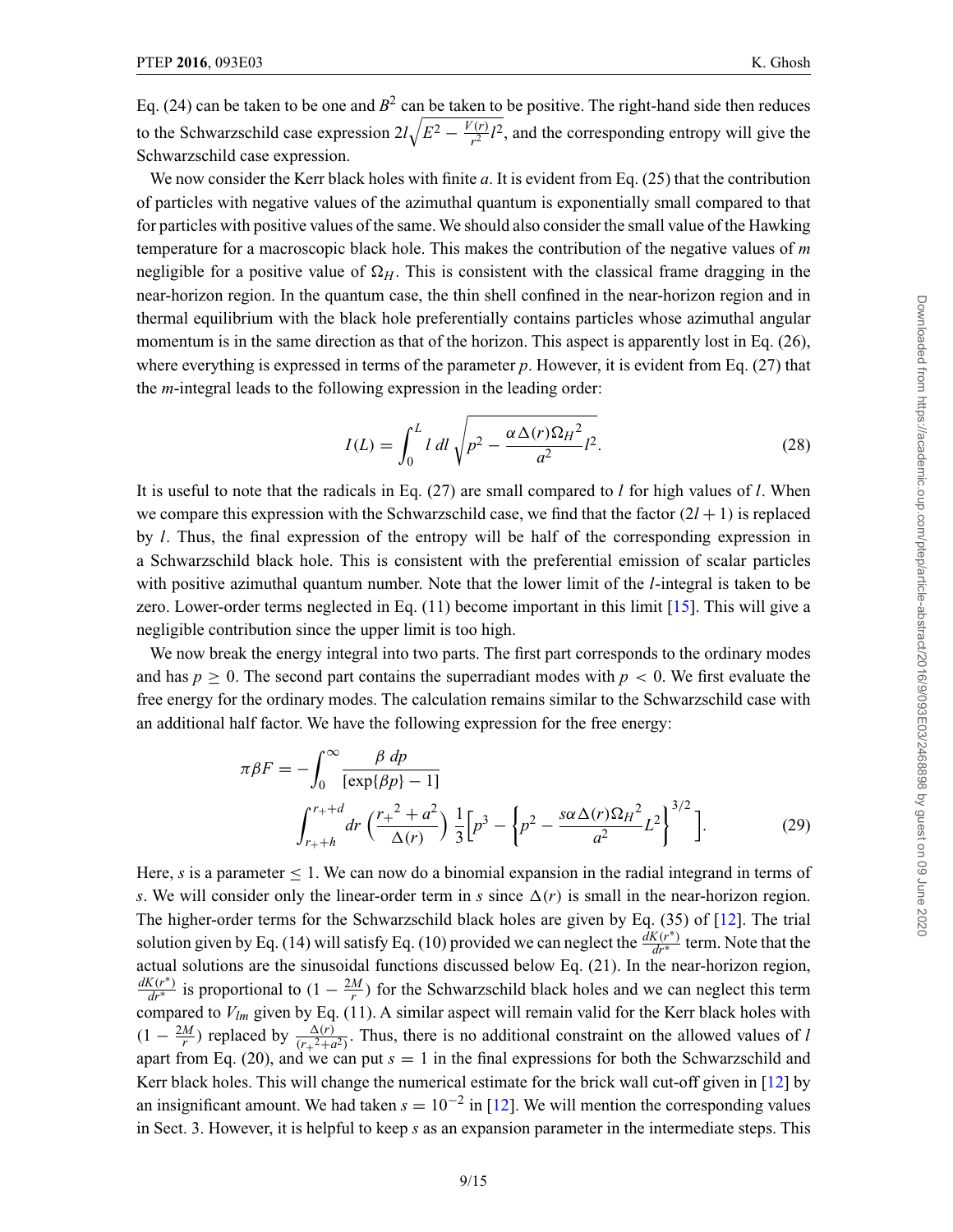helps us to identify terms of different orders in  $\Delta(r)$  easily. We previously used *s* to implement the WKB condition  $|\nabla [S(r)]|^2 >> |\nabla^2 [S(r)]|$  on the solutions of the form  $\rho(r) \exp[iS(r)]$ , which are stationary throughout the manifold. This gives the constraint  $s \ll 1$  for the globally stationary solutions in the Schwarzschild black holes [\[12](#page-13-0)]. This can be found from Eqs. (10), (14), and (19) with  $r = 3M$ . The significance of the point  $r = 3M$  can be found from [\[8,12\]](#page-13-0).

The free energy is given by the following expression:

$$
F = -\frac{1}{\beta^4} \frac{\pi^3}{30} \frac{(r_+^2 + a^2)^3}{(r_+ - r_-)^2} \frac{1}{d} \ln\left(\frac{d}{h}\right).
$$
 (30)

As expected, the free energy is proportional to the fourth power of the temperature.We now introduce the covariant cut-off parameter defined by

$$
\epsilon_b = \int_{r_+}^{r_+ + b} \frac{\rho}{\sqrt{\Delta(r)}} dr.
$$
\n(31)

It is obvious that the proper radial distance depends on  $\theta$ . We have the following relation between the proper radial distance at the point where the ergosphere vanishes (here  $\theta = 0$  or  $\pi$ ) and at an arbitrary value  $\theta$  of the polar angle:

$$
\epsilon_{\theta}^2 = (1 - a\Omega_H \sin^2 \theta) \epsilon^2. \tag{32}
$$

Here,  $\epsilon$  is the proper radial distance along  $\theta = 0$  or  $\pi$ . With  $a\Omega_H < \frac{1}{2}$ , different choices of  $\theta$ lead to a minor numerical factor. However, the expression of the free energy given by Eq. (30) is independent of  $\theta$ . Note that the ergosphere is covariantly defined in terms of two invariant quantities: the norm of the Killing field  $(\frac{\partial}{\partial t})^a + \Omega_H(\frac{\partial}{\partial \phi})^a$  and the norm of the Killing field  $(\frac{\partial}{\partial t})^a$ . We choose the radial brick wall cut-off and the radial thickness in such a way that they yield definite values for the corresponding proper variables along the directions where the ergosphere vanishes. Thus we may consider that we have a thin shell in the near-horizon region whose boundaries have  $\theta$ -dependent proper radii as measured from the horizon. The free energy and the entropy are expressed in terms of the proper radial variables evaluated along the directions along which the ergosphere vanishes. In the familiar Kerr metric given by Eq. (1), the polar axis represents the points where the ergosphere vanishes. *In all the subsequent discussions, will refer to the proper radial distance determined in this way.* We will discuss the numerical values of the proper variables in Sect. 3.

The entropy can be obtained from the relation  $S = \beta^2 \frac{dF}{d\beta}$ . In terms of the covariant parameters, we have

$$
S = \frac{16\pi^3}{15} \frac{1}{\beta^3} \frac{(r_+^2 + a^2)^4}{(r_+ - r_-)^3} \frac{1}{\epsilon_d^2} \ln\left(\frac{\epsilon_d}{\epsilon_h}\right).
$$
 (33)

For the temperature, we take the value measured by the asymptotic static observer at infinity:

$$
\beta = \frac{4\pi (r_+^2 + a^2)}{(r_+ - r_-)}.
$$
\n(34)

The entropy of a scalar field confined within the near-horizon region and predicted by an observer at infinity is then given by

$$
S = \frac{1}{60} \ln \left( \frac{\epsilon_d}{\epsilon_h} \right) \frac{A}{4\pi \epsilon_d^2}.
$$
 (35)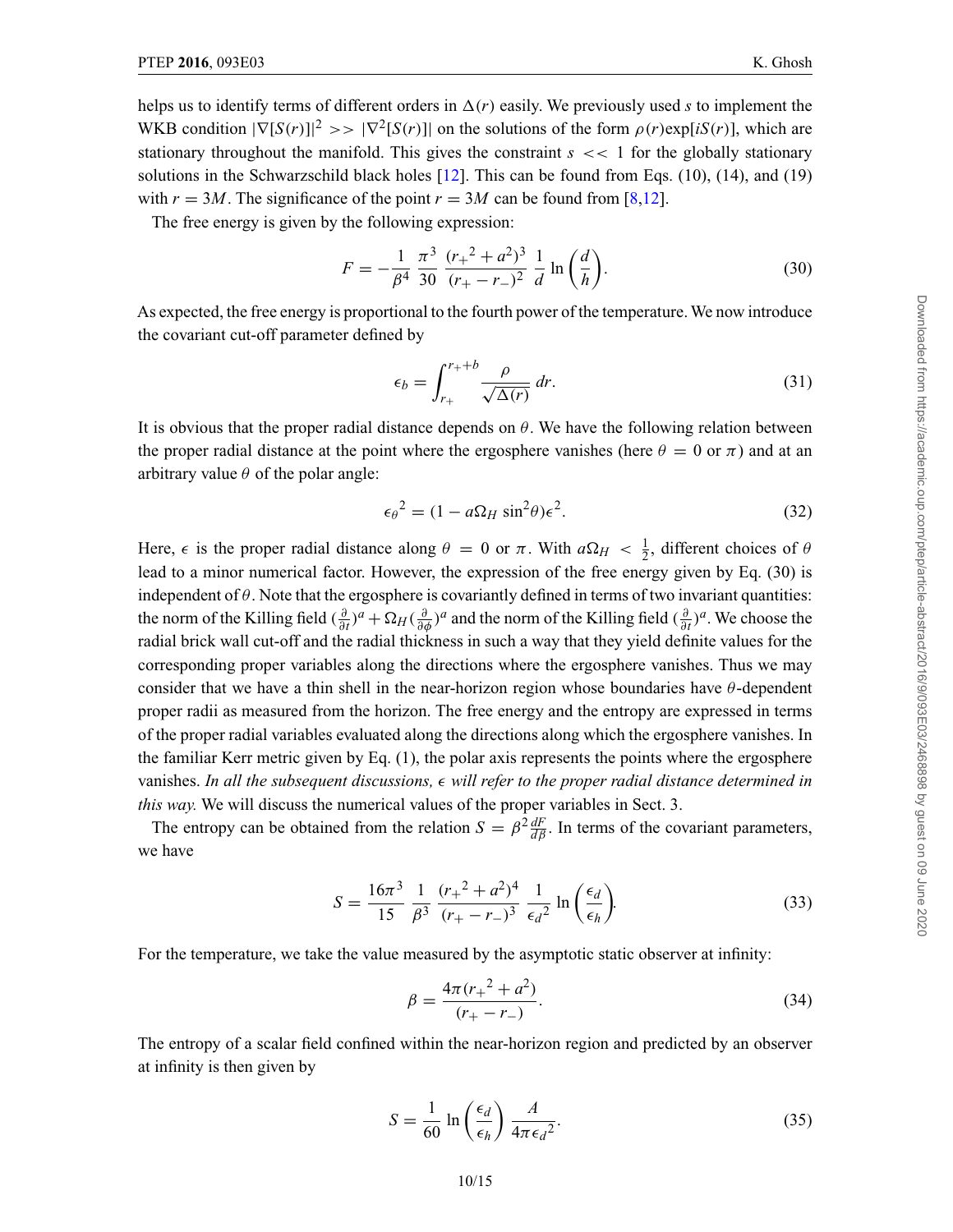$$
S' = \frac{1}{30} \ln \left( \frac{\epsilon_d}{\epsilon_h} \right) \frac{A}{4\pi \epsilon_d^2}.
$$
 (36)

As mentioned earlier, the entropy of the scalar field in a Kerr black hole is half of the corresponding value in a Schwarzschild black hole.

We now turn to the superradiant modes. The corresponding free energy is given by the following expression:

$$
\pi \beta F' = -\int_{-P_0}^{0} \frac{\beta \, dp}{\left[\exp\{\beta p\} - 1\right]}
$$

$$
\int_{r_+ + h}^{r_+ + d} dr \left(\frac{r_+^2 + a^2}{\Delta(r)}\right) \int_0^L dl \int_{-l}^{+l} dm \left\{p^2 - \eta_{lm}(p) \frac{\Delta(r)}{(r_+^2 + a^2)^2}\right\}^{\frac{1}{2}}.
$$
(37)

The constraint given by Eq. (23) and  $E \to \infty$  indicate that  $P_0 \to \infty$ . Note that we always have *E* ≥ 0. However, with *p* being negative, the thermal factor becomes approximately −1 for all *p* and the integral diverges badly. We can keep  $P_0$  finite and take the limit  $P_0 \to \infty$  at the end. In this case, the free energy becomes independent of the temperature and the entropy vanishes. This is not unexpected, since for the superradiant modes the stimulated emission dominates and the thermal radiation is not very significant. Thus we exclude the superradiant modes from our consideration and regard Eq. (35) to be the leading-order entropy of a minimally coupled scalar field confined in the near-horizon region and in thermal equilibrium with the Kerr black hole.

#### **3. Discussion**

Equations (35) and (36) give the leading-order expressions for the entropy of the scalar field in the Kerr and Schwarzschild black holes respectively. It is easy to calculate the higher-order terms. In a Schwarzschild black hole the higher-order terms are again proportional to the area, but are negligible compared to the expression given by Eq.  $(36)$ . This is given by Eq.  $(35)$  of [\[12\]](#page-13-0). It is important to note that there is no term proportional to the volume of the thin shell. Hence, the degrees of freedom of a three-dimensional thin shell in the near-horizon region are related to the inner boundary, which is almost coincident with the horizon. A similar result is also valid for the Kerr black holes. This is similar to the black hole entropy itself. This is an important aspect of the present method. A related field is to determine the expressions for the entanglement entropy of a scalar field in a given spacetime. The entanglement entropy of the matter fields are found from the reduced density matrices obtained by summing over the degrees of freedom confined within a given spatial region of the flat spacetime [\[26–28\]](#page-13-0). This is significant for a scalar field in the near-horizon region of both the Schwarzschild and the Kerr black holes. In terms of the tortoise coordinates, the wave equation is similar to that of a one-dimensional free particle in the flat space when we consider the near-horizon region of both the black holes. In the Kerr black holes we have to consider the classical frame dragging and its consequences for the quantum case. This is obvious from Sect. 2. We will later discuss this issue. In this context, it will be interesting to consider the entanglement entropy for a thin shell of scalar field surrounding the horizon and compare the result with the expression obtained in this article. This may be important to explain the black hole entropy in terms of the near-horizon physics.

The expression of the scalar field entropy given by Eq. (35) contains two free parameters, the proper thickness of the thin shell and the proper brick wall cut-off parameter as defined in Sect. 2. We first fix the proper radial thickness of the thin shell. In a Schwarzschild black hole, we took the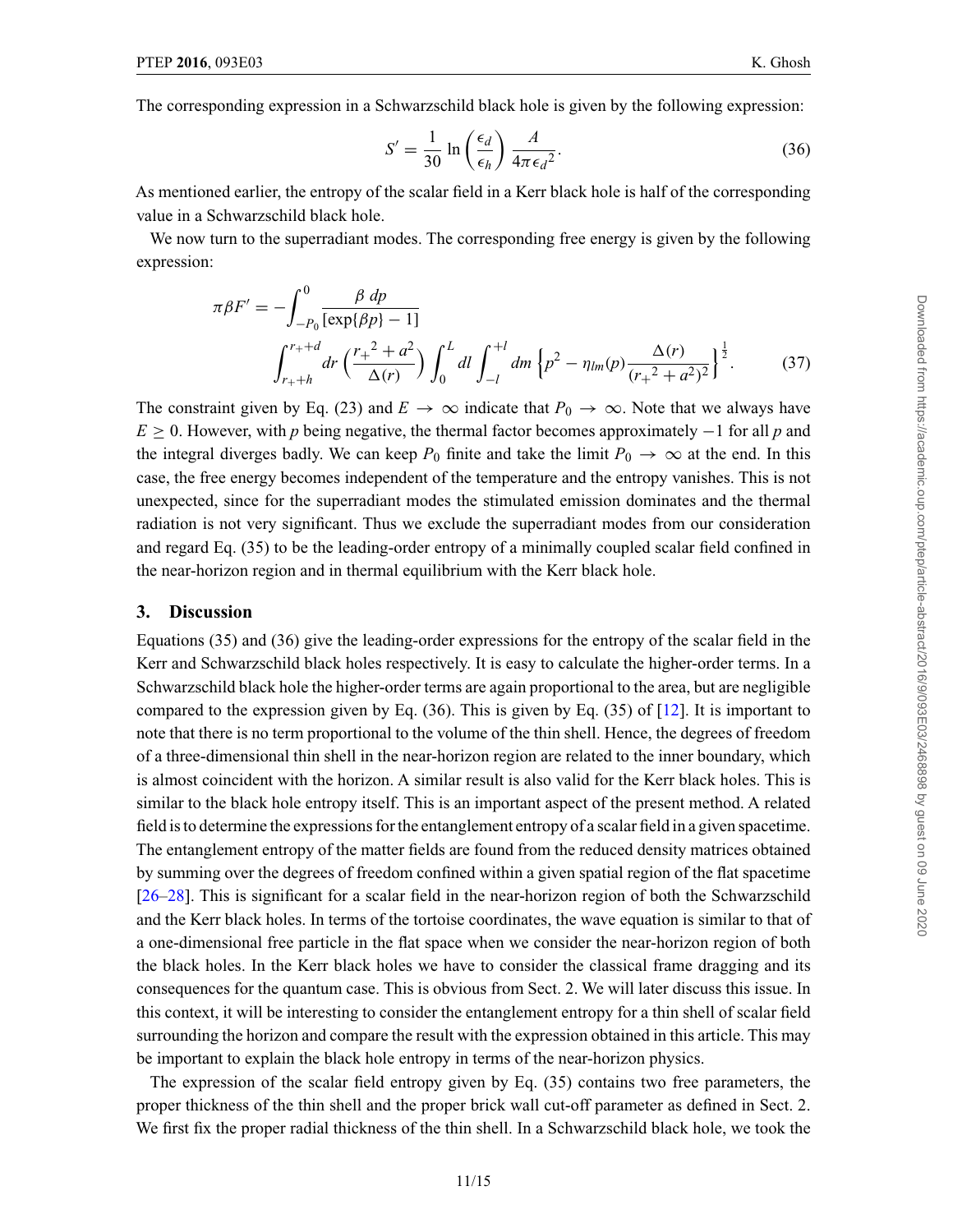thickness of the thin shell to be of the order of atomic lengths [\[12\]](#page-13-0). Here we choose the same. The other undetermined parameter is the proper brick wall cut-off. It has been shown by Candelas that the stress tensor of the scalar field in the Hartle–Hawking vacuum is finite [\[16](#page-13-0)]. 't Hooft wanted to explain the black hole entropy in terms of the near-horizon part of the matter field entropy and equated the two [\[7](#page-13-0)]. If we do so, the internal energy turns out to be finite:  $U = \frac{3}{8}M$ . This also determines the proper brick wall cut-off parameter. In the present case we have:

$$
\epsilon_h = \epsilon_d \exp\left[-60\pi \left(\frac{\epsilon_d}{l_p}\right)^2\right],\tag{38}
$$

where  $l_p$  is the Planck length. Note that this is different from the Schwarzschild value [\[12\]](#page-13-0):

$$
\epsilon_h = \epsilon_d \exp\left[-30\pi \left(\frac{\epsilon_d}{l_p}\right)^2\right].
$$
\n(39)

If we take  $\epsilon_d = 10^{-10}$  *cm*,  $\epsilon_h$  is given by the following expression in terms of the Planck length:

$$
\epsilon_h \sim [10^{24}] \exp(-10^{50}).
$$
\n(40)

Thus, the brick wall is almost coincident with the horizon, although the free energy is finite. This is expected since there exist solutions vanishing on the horizon. Note that the power 50 in the above equation is replaced by  $\frac{50}{s}$  for  $s < 1$ . For any  $s < 1$ , this lowers the value of  $\epsilon_h$  further. We now consider the internal energy of the thin shell. When  $\epsilon_h$  is given by Eq. (38), the internal energy is given by  $U = \frac{3}{8} \sqrt{M^2 - a^2}$ . Alternatively, we can keep the value of the proper brick wall cut-off the same as that for the Schwarzschild black holes. In this case the entropy of the thin shell will be half that of the black hole and the internal energy is given by  $U = \frac{3}{16} \sqrt{M^2 - a^2}$ . In both cases the internal energy is finite and we may disregard the back reaction problem up to a first approximation.

In passing, we note that the WKB approximation is a naive approach. It is not expected to give a satisfactory result for the complete set of solutions of the wave equation in a curved space. It gives the expected result for a thin shell of matter field. We considered the almost vanishing transmission coefficient for the modes which are only stationary in the near-horizon region. They are again stationary at a large distance away from the horizon with a vanishingly small amplitude. These aspects lead us to consider the entropy of a thin shell of matter field confined in the near-horizon region.We obtain expected results for the Kerr–Newman family of black holes. This is consistent with the nature of the scalar wave equation in terms of the tortoise coordinates. In the near-horizon region, this is similar to a one-dimensional free wave equation in the flat space, to a first approximation. Lastly, we note that the expression of the entropy obtained in Ref. [\[7](#page-13-0)] is given by:

$$
\tilde{S} = \frac{1}{90\pi\epsilon^2} \frac{A}{4}.
$$
\n(41)

The quadratic divergence in the proper radial brick wall cut-off parameter is unexpected. A detailed comparison between the result obtained by us and in [\[7\]](#page-13-0) can be found in [\[12](#page-13-0)].

The brick wall model approach is based on the Lorentzian sector of the black hole spacetime and is expected to give the most robust expression. It is convenient to use the zeta function regularization scheme in the Euclidean sector calculation for the partition function of a scalar field in a black hole background. This is considered in [\[18,29,30](#page-13-0)] for the Schwarzschild black holes with boundary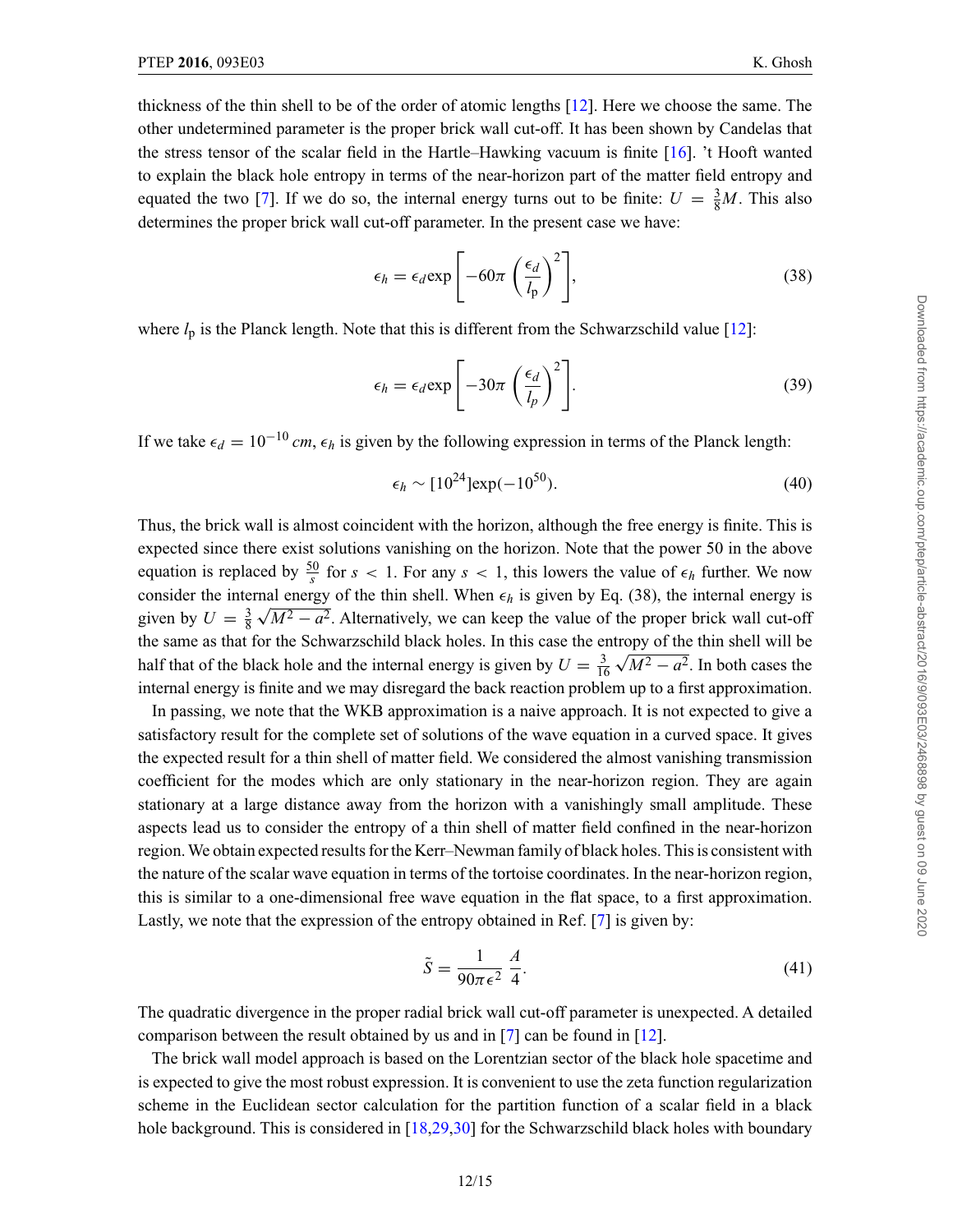conditions similar to those used in this article. In the zeta function regularization scheme to evaluate the partition function, the partition function is given by the Eq.  $(3.2)$  of  $[18]$  $[18]$ :

$$
\ln[Z] = \frac{1}{2} \left[ \zeta'(0) + \ln\left(\frac{1}{4}\pi\mu^2\right) \zeta(0) \right].
$$
 (42)

Here,  $\mu$  is a normalization factor and  $\zeta(s)$  is the zeta function. The evaluation of the scalar field entropy is considered by many authors. One can look at  $[17]$  $[17]$  for a review. The WKB approximation is also used here [\[15\]](#page-13-0). The expression of entropy contains an undetermined parameter. The expression of the entropy obtained by us can be used to determine the undetermined parameter in terms of the physical brick wall parameter. The logarithmic divergence obtained by us is significant in this respect. It renders quadratically and quartically divergent terms in the Euclidean sector expression to logarithmically divergent. The Euclidean sector calculation of the scalar field entropy in the Kerr black holes is not well formulated [\[20,21](#page-13-0)]. The expression obtained by us in this article is thus illuminating in this context.

The scalar field entropy has been interpreted by some authors as a quantum correction to the black hole entropy, thus giving infinite renormalization to the gravitational constant  $G_B$ . A few authors used the brick wall model for this purpose  $[31–33]$  $[31–33]$ . The one-loop effective action of a scalar field in a curved spacetime can be found by using the DeWitt–Schwinger proper time representation. The divergent parts are given by Eq. (6.44) in [\[34](#page-14-0)]. These terms are divergent only when the spacetime dimension is four and may be interpreted as giving infinite renormalizations to the different coupling constants present in the Einstein–Hilbert action for the gravitational field itself. The divergent term is of the form  $\frac{1}{(n-4)}$ , where *n* is the spacetime dimension. From Eqs. (35) and (36) it is obvious that the scalar field entropies in the Schwarzschild and Kerr black holes are logarithmically divergent. A similar aspect also remains valid in the Reissner–Nordstrom black holes. Thus we may not fix the brick wall cut-off parameter as we have done before. We add the scalar field entropy to the black hole entropy with *G* replaced by *G<sub>B</sub>* and absorb the divergence to give a renormalized value. The structure of this quantum correction is different from the quadratically divergent expression obtained before. Moreover, this scheme can work if we find that the scalar field entropies in different black holes are of a similar form as obtained for the asymptotically flat black holes considered here. Thus, they should be proportional to the gravitational entropy with a logarithmic divergence. In this context it will be interesting to use the methods developed by us to calculate the entropy of a minimally coupled scalar field in nontrivial black holes like the Taub–NUT spacetime and constant curvature black holes.

#### **4. Conclusion**

To conclude, in this paper we have found the entropy of a minimally coupled scalar field in the Kerr black hole backgrounds. We have used the Lorentzian sector brick wall model of 't Hooft. We have used an improved method to calculate the entropy previously developed by us. We have considered a thin shell of scalar field confined in the near-horizon region and in thermal equilibrium with the black hole. The corresponding entropy is proportional to the area of the event horizon and is logarithmically divergent in a covariant radial parameter known as the proper radial brick wall cut-off parameter. This is an improvement compared to the earlier results, which are quadratically divergent in the proper radial brick wall cut-off parameter. Logarithmic divergence is expected on physical grounds. The method used by us is significantly different from that used by 't Hooft. The scalar field entropy is proportional to the area of the horizon and does not contain any term proportional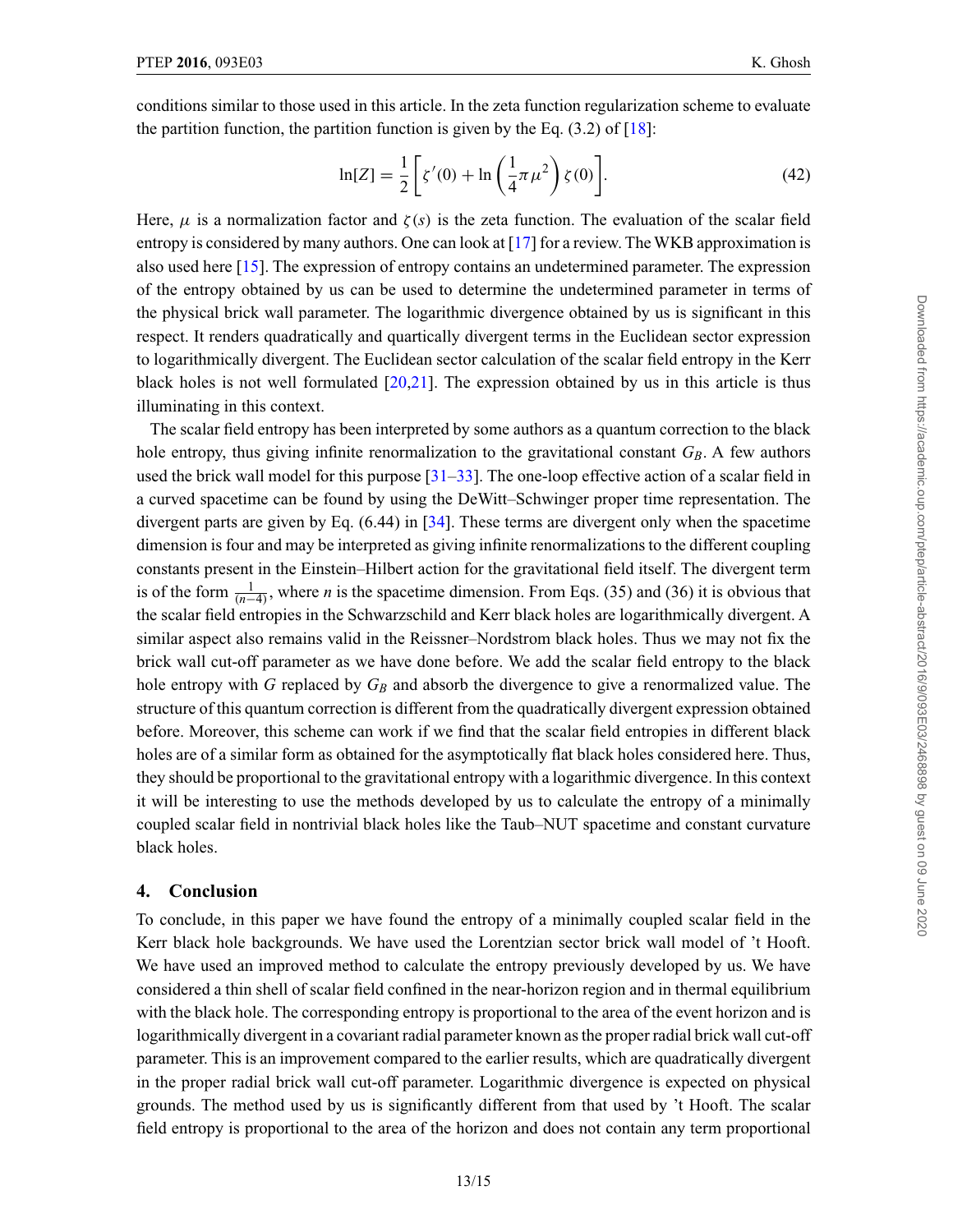<span id="page-13-0"></span>to the volume of the thin shell. For a fixed value of the brick wall cut-off, the scalar field entropy in a Kerr black hole is found to be half of the corresponding expression in a Schwarzschild black hole background. This is expected for the thermal radiation in a Kerr black hole due to preferential emission of particles with azimuthal angular momentum in the same direction as that of the black hole. The contribution of the particles in the thin shell with opposite values of the azimuthal angular momentum is exponentially suppressed. This is due to rotation of the black hole. However, we can obtain the Schwarzschild case expression by including a subleading term and taking the appropriate limit. We have briefly discussed the significances of the results in Sect. 3. Further significance with regard to the entanglement approach to explain the black hole entropy and the holographic principles will be discussed later.

#### **Acknowledgements**

I am thankful to the journal for waiving the article processing charge.

## **Funding**

Open access funding: RCUK.

## **References**

- [1] J. M. Bardeen, B. Carter, and S. W. Hawking, Commun. Math. Phys. **31**[, 161 \(1973\).](http://dx.doi.org/10.1007/BF01645742)
- [2] J. Bekenstein, Phys. Rev. D **7**[, 2333 \(1973\).](http://dx.doi.org/10.1103/PhysRevD.7.2333)
- [3] S. W. Hawking, Commun. Math. Phys. **43**[, 199 \(1975\).](http://dx.doi.org/10.1007/BF02345020)
- [4] S. A. Fulling, Phys. Rev. D **7**[, 2850 \(1973\).](http://dx.doi.org/10.1103/PhysRevD.7.2850)
- [5] W. G. Unruh, Phys. Rev. D **14**[, 870 \(1976\).](http://dx.doi.org/10.1103/PhysRevD.14.870)
- [6] J. B. Hartle and S. W. Hawking, Phys. Rev. D **13**[, 2188 \(1976\).](http://dx.doi.org/10.1103/PhysRevD.13.2188)
- [7] G. 't Hooft, Nucl. Phys. B **256**[, 727 \(1985\).](doi:10.1016/0550-3213(85)90418-3)
- [8] R. M. Wald, *General Relativity* (The University of Chicago Press, Chicago and London, 1984).
- [9] D. G. Boulware, Phys. Rev. D **11**[, 1404 \(1975\).](http://dx.doi.org/10.1103/PhysRevD.11.1404)
- [10] I. Ichinose and Y. Satoh, Nucl. Phys. B **447**[, 34 \(1995\).](http://dx.doi.org/10.1016/0550-3213(95)00197-Z)
- [11] S. P. de Alwis and N. Ohta, Phys. Rev. D **52**[, 3529 \(1995\).](http://dx.doi.org/10.1103/PhysRevD.52.3529)
- [12] K. Ghosh, J. Phys. Soc. Jpn. **85**[, 014101 \(2016\)](http://dx.doi.org/10.7566/JPSJ.85.014101) [\[arXiv:0902.1601](http://www.arxiv.org/abs/0902.1601) [gr-qc]] [\[Search](http://www.inspirehep.net/search?p=find+EPRINT+0902.1601) [INSPIRE\]](http://www.inspirehep.net/search?p=find+EPRINT+0902.1601).
- [13] K. Ghosh, J. Phys. Conf. Ser. **410**[, 012137 \(2013\).](http://dx.doi.org/10.1088/1742-6596/410/1/012137)
- [14] K. Ghosh, Nucl. Phys. B **814**[, 212 \(2009\).](http://dx.doi.org/10.1016/j.nuclphysb.2009.01.023)
- [15] B. S. DeWitt, Phys. Rep. **19**[, 295 \(1975\).](http://dx.doi.org/10.1016/0370-1573(75)90051-4)
- [16] P. Candelas, Phys. Rev. D **21**[, 2185 \(1980\).](http://dx.doi.org/10.1103/PhysRevD.21.2185)
- [17] S. N. Solodukhin, Living Rev. Relat. **14**[, 8 \(2011\).](http://dx.doi.org/10.12942/lrr-2011-8)
- [18] S. W. Hawking, Commun. Math. Phys. **55**[, 133 \(1977\).](http://dx.doi.org/10.1007/BF01626516)
- [19] G. W. Gibbons and S. W. Hawking, Commun. Math. Phys. **66**[, 291 \(1979\).](http://dx.doi.org/10.1007/BF01197189)
- [20] V. Frolov and D. Fursaev, Class. Quant. Grav. **15**[, 2041 \(1998\).](http://dx.doi.org/10.1088/0264-9381/15/8/001)
- [21] D. Fursaev and S. Solodukhin, Phys. Rev. D **52**[, 2133 \(1995\).](http://dx.doi.org/10.1103/PhysRevD.52.2133)
- [22] G. Cognola, L. Vanzo, and S. Zerbini, Class. Quant. Grav. **12**[, 1927 \(1995\).](http://dx.doi.org/10.1088/0264-9381/12/8/010)
- [23] A. A. Starobinsky, Sov. Phys. JETP **37**[, 28 \(1973\).](http://www.jetp.ac.ru/cgi-bin/dn/eprotect LY1	extunderscore 037protect LY1	extunderscore 01protect LY1	extunderscore 0028.pdf)
- [24] W. G. Unruh, Phys. Rev. D **10**[, 3194 \(1974\).](http://dx.doi.org/10.1103/PhysRevD.10.3194)
- [25] M. Abramowitz and I. A. Stegun, *Handbook of Mathematical Functions* (Dover Publications, Inc., New York, 1964).
- [26] L. Bombelli, R. K. Kaul, J. Lee, and R. Sorkin, Phys. Rev. D **34**[, 373 \(1986\).](http://dx.doi.org/10.1103/PhysRevD.34.373)
- [27] C. Callan and F. Wilczek, Phys. Lett. B **333**[, 55 \(1994\).](http://dx.doi.org/10.1016/0370-2693(94)91007-3)
- [28] M. Saravani, R. D. Sorkin, and Y. K. Yazdi, Class. Quant. Grav. **31**[, 214006 \(2014\).](http://dx.doi.org/10.1088/0264-9381/31/21/214006)
- [29] D. B. Ray and I. M. Singer, Adv. in Math. **7**[, 145 \(1971\).](http://dx.doi.org/10.1016/0041-0101(71)90106-1)
- [30] P. B. Gilkey, Adv. in Math. **15**[, 334 \(1975\).](http://dx.doi.org/10.1016/0001-8708(75)90141-3)